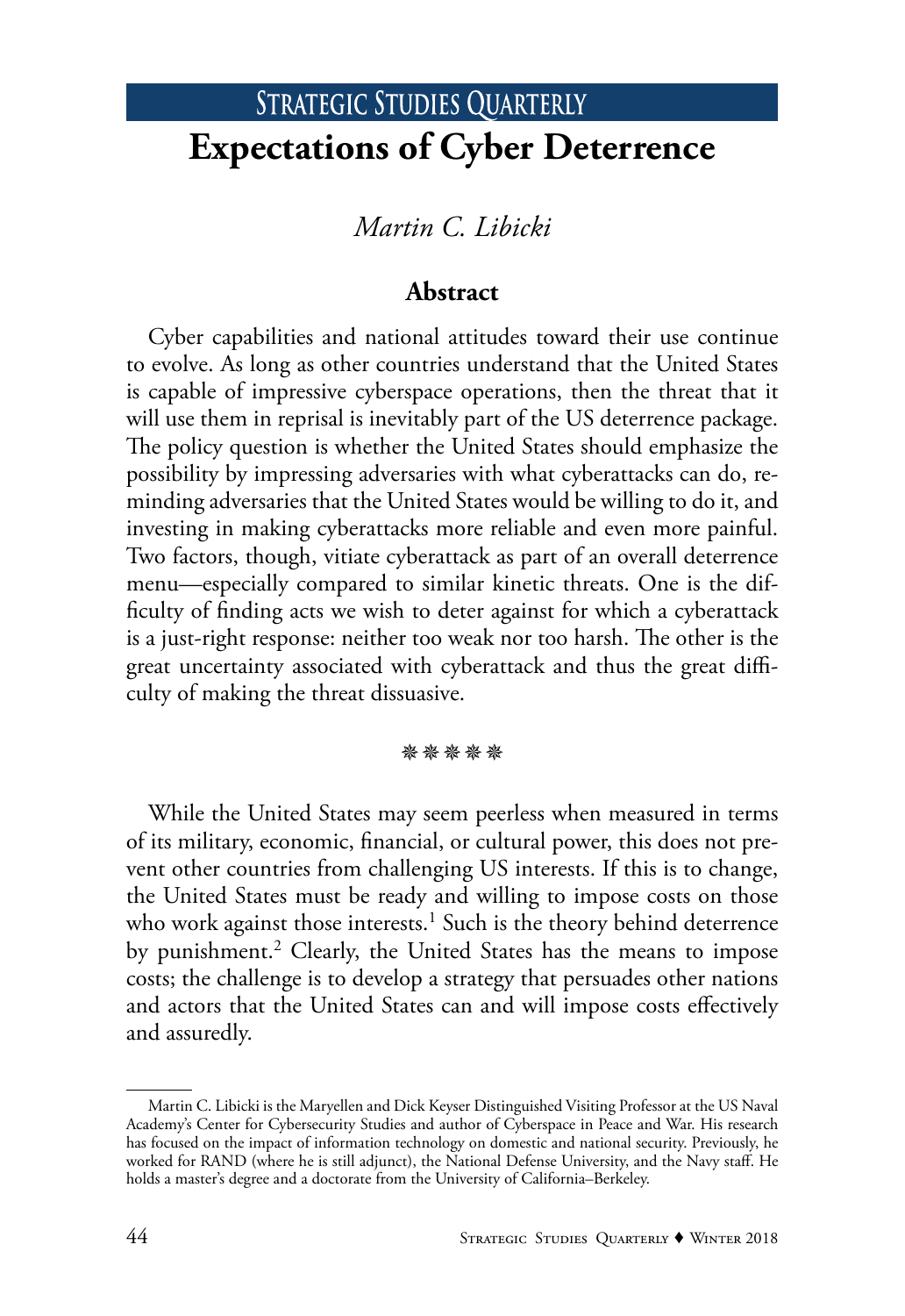In the last decade a new way of imposing costs has emerged through cyberspace, notably by cyberattacks on information systems. Cyber capabilities and national attitudes toward their use continue to evolve. What was deemed fantastical or science fictional 10 years ago now gets serious attention. Past assessments that "they couldn't do that" or "they wouldn't do that" are proving unreliable guides for assessing which capabilities may be used in the future. Many countries, not least of which the United States, can hurt other countries through cyberattacks as well as cyberespionage, cyber sabotage, or cyber subversion. Arguably, this additional capability should therefore add to the deterrence posture of its possessors—but in what way and by how much? This article argues that cyber capabilities can make a contribution to the broader deterrence framework. It seeks to establish a reasonable set of expectations that should inform where the *existence* of cyber capabilities, coupled with the threat they might be used as punishment, may help deter others. While additional capability to punish should improve the ability to deter, two factors vitiate cyberattack as part of an overall deterrence menu. The first is the existence of a deterrence scale associated with the response to a particular bad act, below which any particular reprisal threat may be too weak and above which any particular reprisal threat may be too costly or noncredible. Second, the consequences of suffering a retaliatory cyberattack are so uncertain that they are easy for opposing leaders to deprecate.

The requirements for reasonable and well-communicated thresholds as well as for credibility have been part of deterrence theory since its inception. Furthermore, the notion that certain types of punishment cannot be credibly threatened if they are disproportionate to the crime has been well understood in the literature on nuclear deterrence.<sup>3</sup> The difference here is that using cyberattacks for punishment raises issues whose considerations are not so salient in other domains.

To be clear, the focus here is on those cyberattacks that are punitive rather than carried out to support kinetic operations, largely because the contribution of a cyberattack capability to an overall kinetic *reprisal* capability is usually indirect. To illustrate as much, assume US airpower is a tool of reprisal against aggressive actions. The potential *aggressor* may conclude that it may suffer an air raid in response; it is therefore discouraged from aggression. If the aggressor could nullify the air threat because of its own air defenses, such leaders would be emboldened—that is, until their own cyber warriors caution that US cyberattack capabilities can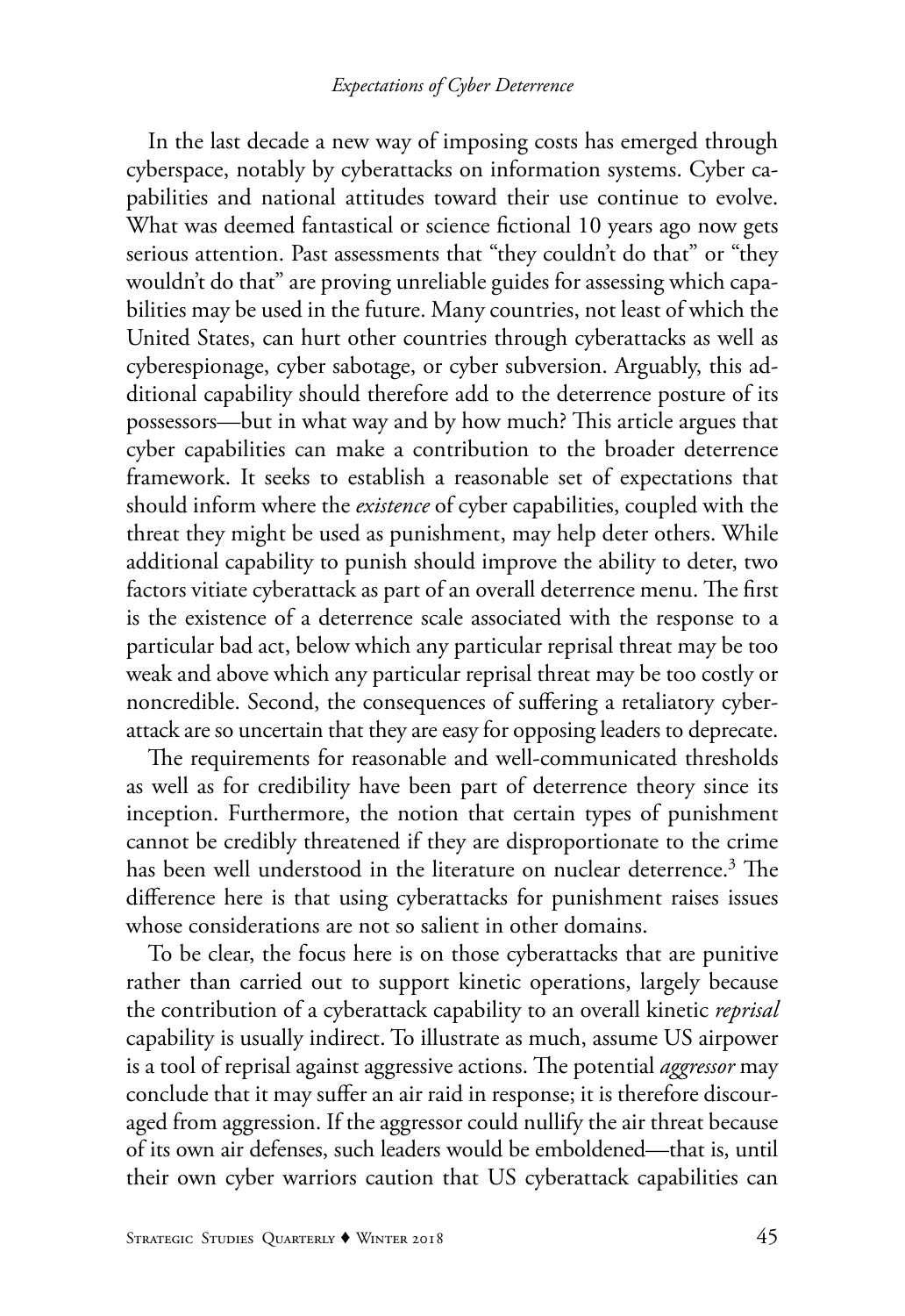### *Martin C. Libicki*

nullify the aggressor's air defenses. Thus, because of cyberspace capabilities, a US air raid is more likely to succeed and its prospect is thus more likely to deter the aggressor. Here is a case where a cyberattack capability *within*  the context of kinetic operations can add to deterrence. But, as the story suggests, it is a second- or third-order consideration and, for that reason, unlikely to factor strongly into the other side's decision making.

As for the deterrent value of an unaccompanied cyberattack threat against another country's military, it would seem to matter only if such a military is at war or is expected to be at war before the effects of any cyberattack can be eliminated; otherwise, a disruptive cyberattack threat against an idle military leaves little for its owner to fear. Also, in fairness, specific reprisal actions need not be explicitly threatened to contribute to deterrence. The president need not say "if you do this, we will take down your power grid." It suffices that another country understands that acting in a particular way will anger the United States and that, in its anger, the United States might use any of many instruments of reprisal. If a country is more inhibited because these instruments *now* include cyberattack, then cyberattack capabilities can be said to contribute to deterrence.

### **A Deterrence Scale**

Deterrence by punishment must satisfy at least two criteria. On the one hand, the threatened punishment must be sufficiently painful that potential attackers believe they will be worse off after punishment has been delivered even after factoring in the benefit from the bad act. On the other hand, the threat of punishment must be credible; having the requisite capability means nothing if the other side thinks it will not be used. Therein lies the dilemma. Some threatened reprisals may be perceived as too disproportionately harsh to be credible. Others may be too small to merit notice on their own or too limited to add appreciably to the deterrent effect of other larger reprisals—for example, a cyberattack simultaneous with a kinetic attack. In other words, for every action there is a just-right deterrence range of reprisals: large enough to be effective but small enough to credibly threaten. Conversely, for every reprisal there is a corresponding range of actions that can be deterred by it.

Consider the risks to credibility of threatening a disproportionate response. If the potential aggressor is powerful, it could counter-retaliate, perhaps even in an escalatory manner. In evaluating the credibility of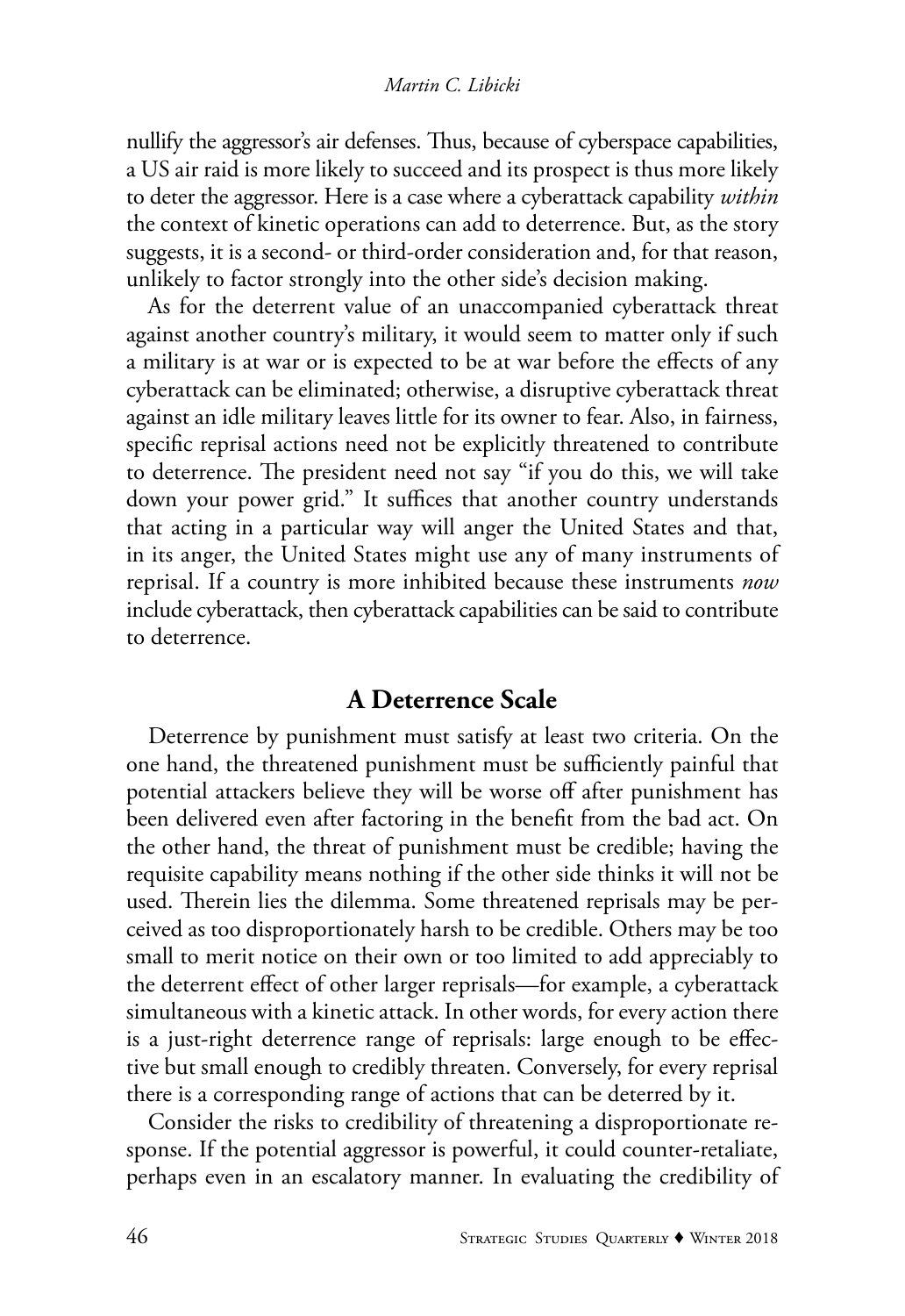a US reprisal threat, the aggressor could ask itself whether the United States would still retaliate even in the face of a possible counter-retaliation. If confident that a counter-retaliation would make a difference, an aggressor is likely to present as daunting—that is, painful and credible—a counter-threat as possible. Furthermore, if it believed that its counterthreat had registered with the United States, the aggressor would deem a disproportionately large reprisal threat from the United States as simply *not* credible because the United States would hesitate to get into a large tit-for-tat to make its point. But the US might be willing to get into a smaller tit-for-tat to preserve its credibility, particularly with third parties it would like to deter. In other words, the US threat to use a large cyberattack to punish a small misdeed could be discounted; it would provide scant deterrence.

Deterrence calculations necessarily presume a high order of rationality and calculability. When the subject is cyberspace, it also requires a mindset capable of inferring effects and costs from threatened cyberattacks. Those being deterred may well impute some rationality and a set of reasonable objectives to the United States and thereby figure that the United States will abjure using a capability if using it is costly or risky.

That noted, for some leaders, such rationality (as well as a wellgrounded confidence in its assessment of the United States) may be asking a lot. Leaders tend to mirror potential adversaries. Someone whose perspective sees aggression as a country's self-expression, for instance, may not necessarily believe that the United States uses a rationality that would be foreign to the aggressor, itself. One important reason why Iran settled with Iraq in 1988 to end their eight-year war was that its leaders saw the shoot down of the Iranian airliner as prelude to US lethal and pro-Iraq intervention (rather than the mistake it was). $^4$  In this particular case, the use of a weapon that the United States might deem overkill may be exactly what the other side would have used were tables turned. That noted, if, given the opportunity and the United States fails to use a retaliatory capability that the aggressor would have used were it available, the assessments of aggressors are likely to be adjusted toward realism. The more such foregone opportunities, the more realism.<sup>5</sup>

An additional barrier to translating a cyberspace capability into deterrence is whether or not others conclude that the US would actually use cyberattacks as reprisals. True, the United States is presumed to have employed Stuxnet and may have used similar capabilities to retard the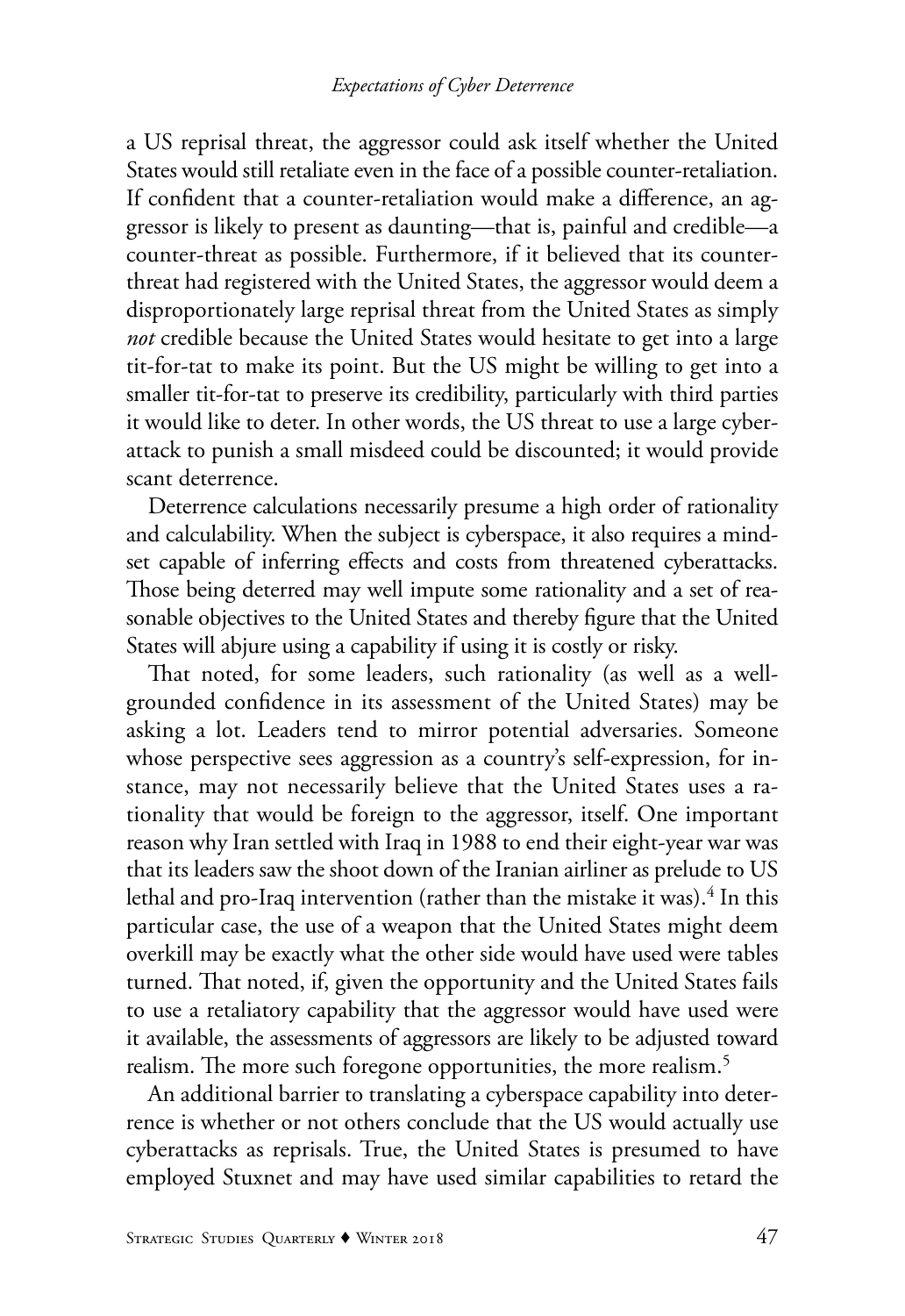Democratic People's Republic of Korea (DPRK) missile program.<sup>6</sup> Yet in both cases, the United States did not take credit for doing so, something it might have done if such acts were consciously meant to be part of a deterrence package. Attribution is something a country might have wanted if it was hoping to leverage such capabilities for deterrence. The United States may also have used cyber operations to respond to the DPRK Sony hack or Russia's Democratic National Committee (DNC) hack, but there is no public indication of this actually happening (which does not prove the US did nothing). The United States has yet to carry out overt cyberattacks in response to any insult or injury, to cyberspace or otherwise. By contrast, one would expect that if cyberattacks *were* used for reprisals, the United States *would* own up to them. But the United States may be unique in its reticence. China, for its part, has carried out or at least condoned low-level cyberattacks as retaliatory responses. It fired its "Great Cannon" at Github when the latter provided a path for people inside China to access the *New York Times*. 7 The Chinese government has condoned its hackers defacing the website of a South Korean firm (Lotte) in response to that country's acceptance of a Thaad missile defense system.8 The North Korean cyberattack on Sony was carried out presumably in retaliation for the imminent release of Sony's movie *The Interview*. Iran almost certainly retaliated with distributed denialof-service (DDOS) attacks against US banks for what it believed to be the US sponsorship of Stuxnet—but it also carried out cyberattacks on energy companies of Saudi Arabia (Saudi Aramco) and even Qatar (Ras-Gas) with no single specific Saudi provocation or any discernable Qatari provocation. Russia has also carried out doxing-motivated cyberespionage (DNC, World Anti-Doping Agency, Soros Foundation), DDOS attacks on multiple countries (Estonia, Georgia, Lithuania, Kyrgyzstan, Ukraine), and cyberattacks against electric power (Ukraine).

Another inhibition to the US use of a cyberattack is the precedent that doing so may set for others. In contrast to every other country, the United States has traditionally seen itself as a global leader whose actions are the gold standard by which another country will judge its own actions—or at least its ability to justify its own actions. Of course, if all plausible others have already crossed that threshold, and particularly if that fact were widely acknowledged, there may be no precedent to set, no inhibition to using cyberattack capabilities, and no basis for the United States to justify its diffidence in using cyberattack for retaliation. Some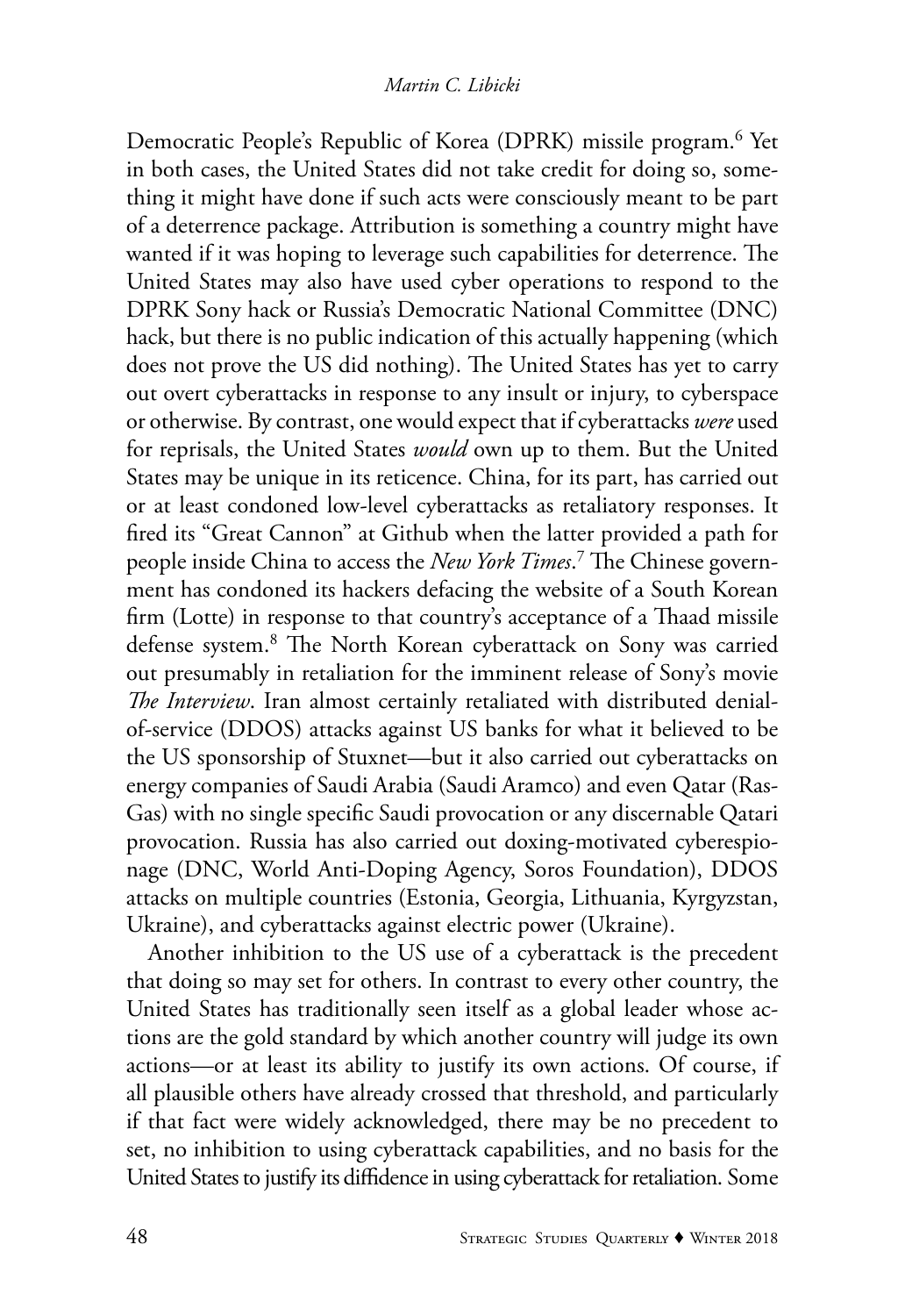might argue that the widespread association of the United States with Stuxnet may mean that Rubicon has long been crossed even if Stuxnet were not itself a reprisal and even if the United States has not admitted authorship of it.

Nevertheless, many of the cyberattack capabilities putatively possessed by the United States may be those it said it will not use in peacetime and thus cannot be used for deterrence outside a setting in which warlike operations are also taking place. The United States has signed on to the UN's Group of Government Experts (GGE) convention that abjures cyberattacks on critical infrastructure<sup>9</sup>—and many of the targets of a reprisal cyberattack can be classified thusly. This promise could limit what the United States can threaten in any situation short of armed conflict. And in situations of armed conflict, the expectation of additional pain created by a cyberattack may be too modest to weigh heavily in the deliberations of the potential aggressor. Again, that noted, other countries may not necessarily rest easy by relying on US promises to limit US behavior. If they themselves give such norms no more than lip service, they may see the United States acting similarly, either violating the norm outright, deeming something a war-level cyberattack, or operating covertly so as not to take responsibility. If so, a cyberattack may be a credible reprisal threat even where kinetic response is not.

Can a cyberattack capability add punch to other retaliatory capabilities? This is unlikely if the "other" threat is nuclear, territorial occupation, or an air campaign (although, in the latter case, it depends on how thorough an air campaign). A cyberattack may pale beside what NATO did to Serbia in 1999 but might stand out beside a single cruise missile strike (e.g., such as that against Sudan in 1998). Similarly, since the damage from cyberattacks is largely denominated in dollars rather than lives, it may line up with a full-fledged blockade or even an embargo, but prospects of the latter, if serious, are likely to dominate the other side's calculations. If potential aggressors are already under embargo, they may feel cut off from the United States and thereby discount the threat from cyberspace operations that require connectivity to be implanted or activated—and it may not matter that their optimism is belied by the many ways cyberattacks can get into a system that lack obvious connectivity.

Not everything about the deterrence threshold casts doubt on the value of a cyberattack capability as a deterrent, in large part because retaliation is not homogeneous. Cyberattacks are high among retaliatory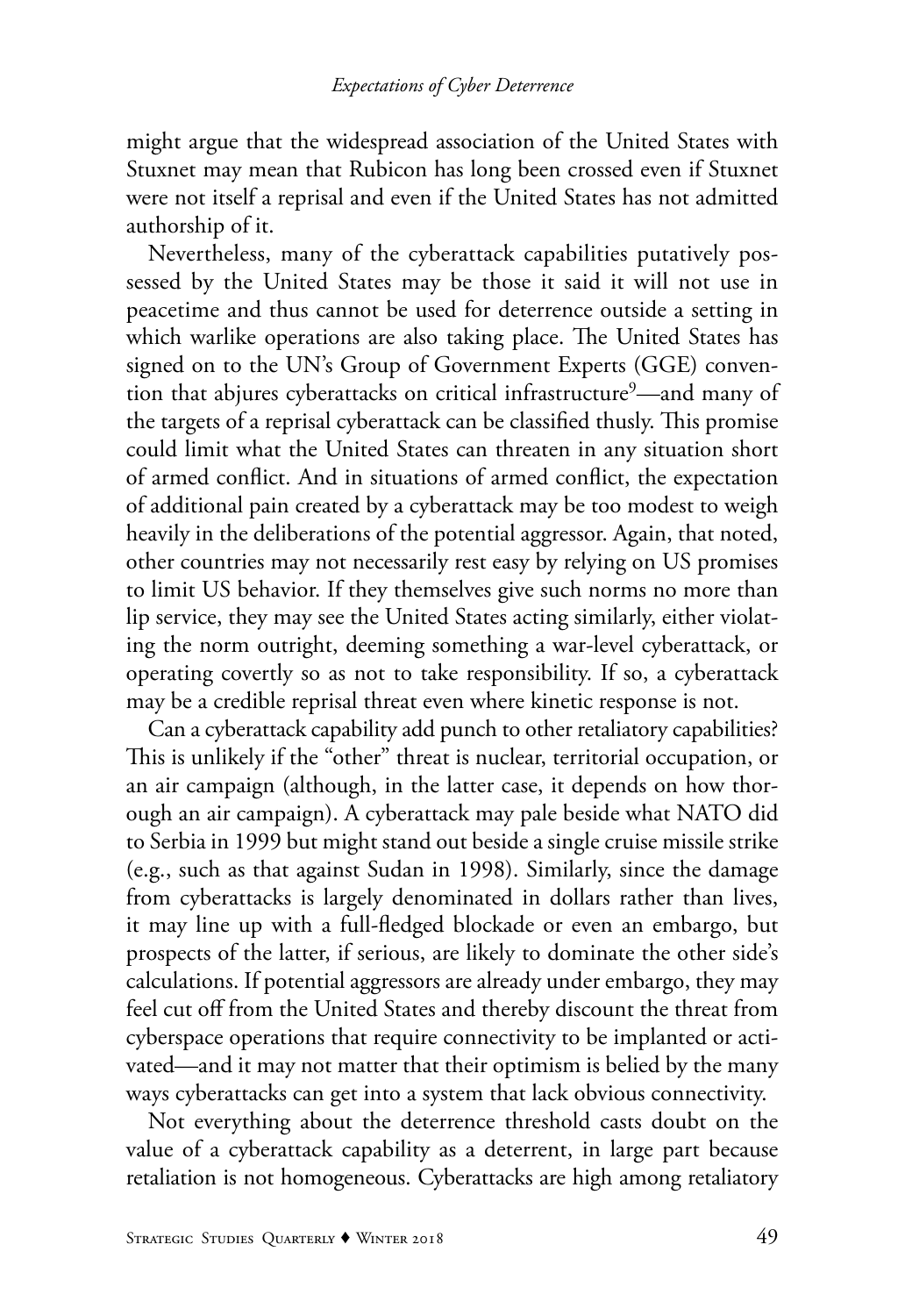options that can be targeted at leadership without affecting the average person very much.<sup>10</sup> Leaders can be hurt without creating so much public pain as to be judged a disproportionate response. Leaders would pay the cost of their aggression, but they could well lack the evidence, hence the basis for a narrative, to justify their counter-response. Third parties may simply not believe that leaders have been hit unduly or unfairly. Leaders who fear as much may persuade themselves that targets of their aggression can credibly retaliate without the concerns other equally painful—but public and unambiguous—reprisals would raise. It is not necessary that their conclusions be warranted, only that they be plausible. Conversely, many of the more effective cyberspace operations, such as emptying a dictator's foreign bank account, may harm third parties such as the bank itself more than the dictator and thus make poor reprisal options.

Finally, adding even usable arrows to country's reprisal quiver is not always helpful. A potential aggressor facing a contingent risk of a US reprisal may nevertheless discount many of these reprisal options: some because they are too weak to matter and others because they present too many downsides for the United States. Assume, then, a new arrow is added. The other side may be more deterred because the United States now has another usable option—or even better, that the United States has one usable option to respond to a bad act before which it had no way to respond. But the opposite could be true. The other side could conclude that the existence of a cyberattack option *reduces* the odds of having to face a more forceful option. Indeed, the insistence with which the United States brandishes a cyberattack option may convince potential aggressors that threats by the United States to use costlier and/or riskier options are edging off the table. In that case, raising the credibility of one retaliation option would lower the likelihood of more painful ones. The substitution of something that *might* be painful for something that *would* be painful may *reduce* the overall deterrence posture.

Insofar as retaliation should bear some relationship to the transgression the whole point of the deterrence scale—it may be hard to create an explainable equivalence between the initial event and the reprisal if the former takes place in the physical world and the latter takes place in the virtual world. When the potential of cyberattack has been likened to nuclear attack *and* where cyberattacks, as oft observed, have yet to kill anyone, making a credible case for equivalence *beforehand* is fraught.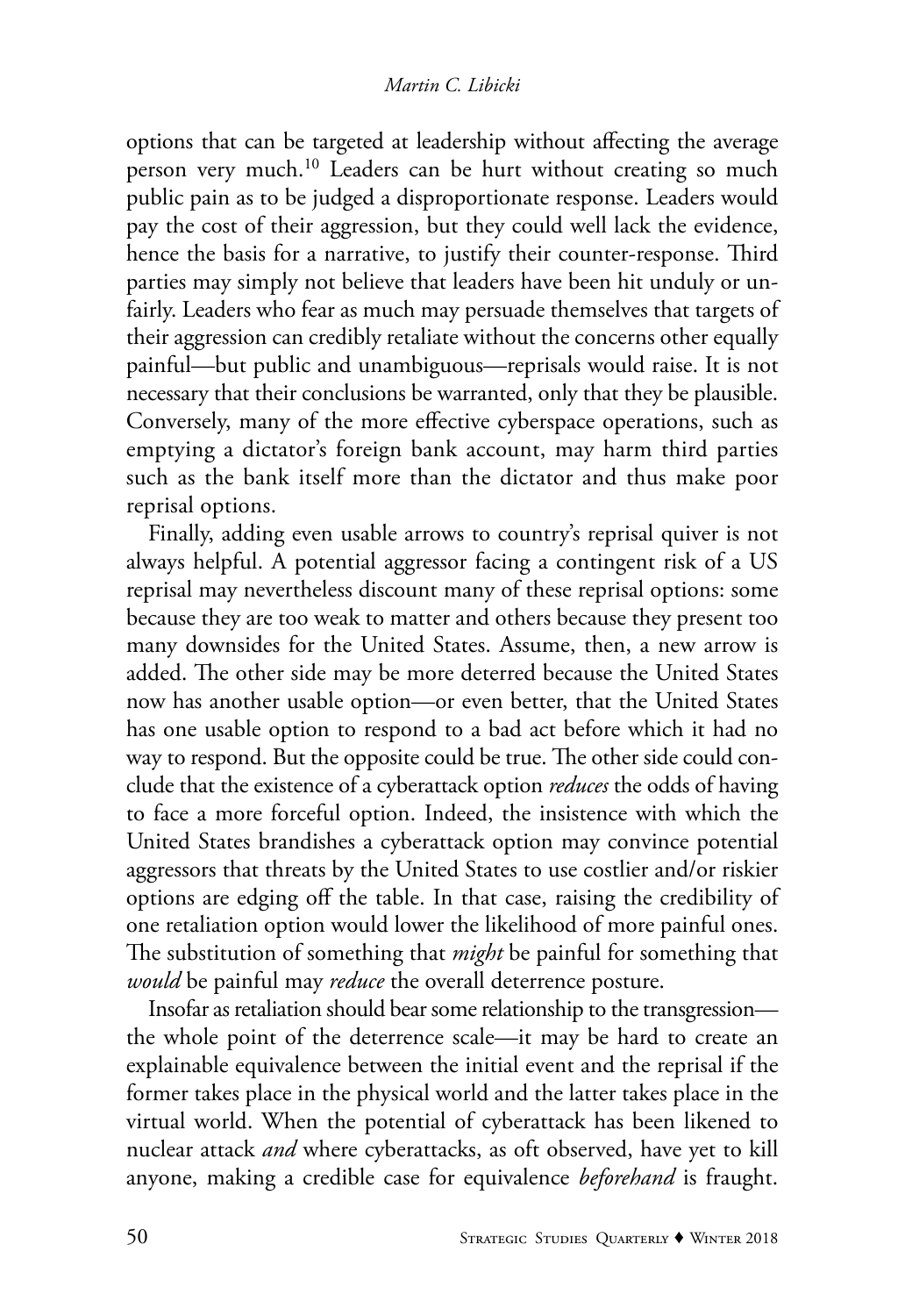And although it is explicitly not US policy that the response to an attack in one domain is a reprisal in another, it should be fairly clear that the only form of aggression for which the deterrence scale is not a major problem is a cyberattack itself. Unfortunately, the difficulties of any deterrence policy to govern the wilds of cyberspace are many.<sup>11</sup>

In practice, countries rarely lay out a specific set of options as part of their deterrence policy. At best, they may indicate what actions they would take issue with and perhaps point to capabilities they think others are unaware of or not paying enough attention to, as Pres. Barack Obama did with US cyberattack capabilities.<sup>12</sup> Doing so lets others draw their own inferences and calculate their own risks from aggression. What they conclude may be very different from what the United States wants them to conclude.

### **Does the Uncertainty of Effects Matter?**

Uncertainty affects all form of warfare—but with kinetic weaponry others have a good idea what an individual weapon can do, how vulnerable its assets are to attack, what the United States has, and what defenses it has to counter US weapons. With physical attack, the cost of recovery is also predictable in that it is largely based on the cost of replacing destroyed items. However, cyberattacks have effects that are particularly unpredictable for several reasons.<sup>13</sup> First, the victim of a cyberattack will not know precisely what capabilities the perpetrator of a cyberattack possesses, although between Stuxnet and Snowden's revelations, the US arsenal appears to be impressive.14 Second, in contrast to kinetic weapons where having a capability at all implies having a capability against anyone within range, having a cyberattack capability in the abstract does not mean that one has a cyberattack capability against a particular target or even a particular country, something that cannot be completely known even by its possessor before its cyber warrior cadres penetrate potential targets. Defenders themselves also may not know how vulnerable their systems are until tested. Third, the perpetrator of a cyberattack has only a partial insight into the victim's defenses. Fourth, neither may have a good understanding of how long it takes the victim to recover—which matters because, to a first-order approximation, the pain from a cyberattack is proportional to recovery time (i.e., the time to restore operations after a disruption attack, and the time to detect and eradicate induced errors from a corruption attack). To this uncertainty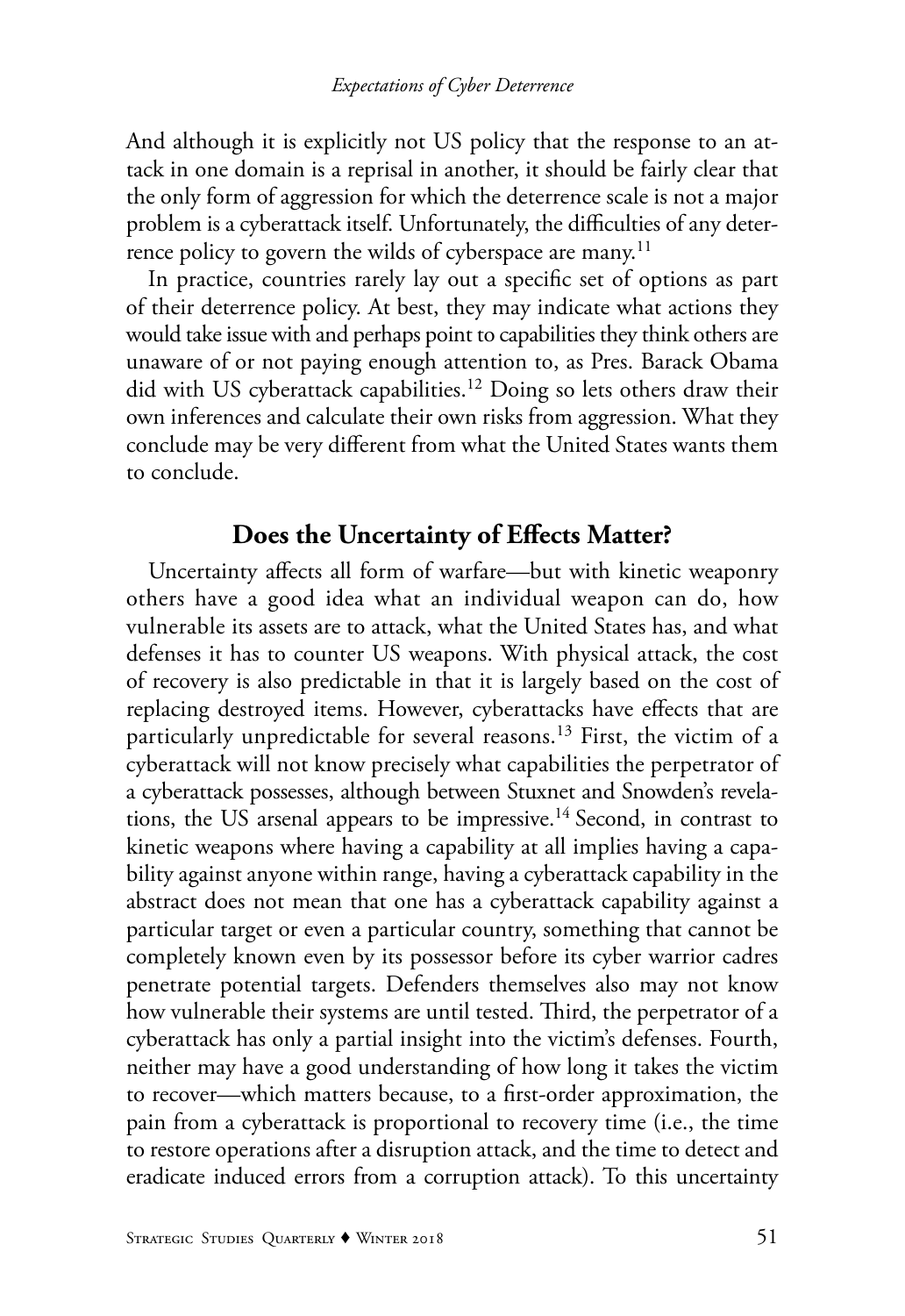must be added the difficulty of understanding the direct effects a capability may have on things potential aggressors care about, notably regime legitimacy and survival.

Unpredictability, in turn, has two types of effects. First, the victim, not understanding how painful reprisals can be, can exaggerate or, alternatively, deprecate the direct effects of reprisals. As argued below, that last unknown may be influenced by the narrative that the targeted regime thinks it can create before and after reprisals hit. Secondly, the aggressor, unsure of how painful reprisals can be, can deem such reprisals too weak to make a difference or too strong to be used confidently and hence unlikely to be used.

Let us start with the doubts of the potential aggressor, which is to say, the potential victim of a cyberattack reprisal. When faced with a threat of unknown size, people can be pessimists and exaggerate it or optimists and deprecate it. As a deterrent threat, cyberattacks would have to impress only those leaders tempted to do something aggressive enough to call forth a reprisal. It would seem that anyone with a bias for aggression is presumptively forced to be optimistic about its own chances in a confrontation, even though, as with 1914-era Germany or 1941-era Japan, leaders can be simultaneously pessimistic about their prospects in the world if they do not act. That being so, given two reprisal threats of equal expected size, the one of more predictable effect would seem to deter more than the one of less predictable, albeit potentially greater, effect. In the latter case, the optimistic potential aggressor can tell itself that the retaliatory cyberattack will not work or will not cause much damage if it does. In the case of a kinetic attack such as an air raid there is less psychological basis for insouciance.

If the potential aggressor wishes to counter the fears of its policy, it can bluff with a narrative that it has nothing to fear from a particular capability. The extreme version of denial was Mao Tse-Tung's statement early in the Cold War era that the nuclear capabilities of the United States were those of a "paper tiger" because hundreds of millions would survive a nuclear war in China, a vast agricultural society.<sup>15</sup> Although this remark was derided as mad, its political purpose was to encourage the Chinese not to be cowed by the threat of nuclear reprisals. And, indeed, China had intervened against the United States in the Korean War without its territory being bombed, much less nuked.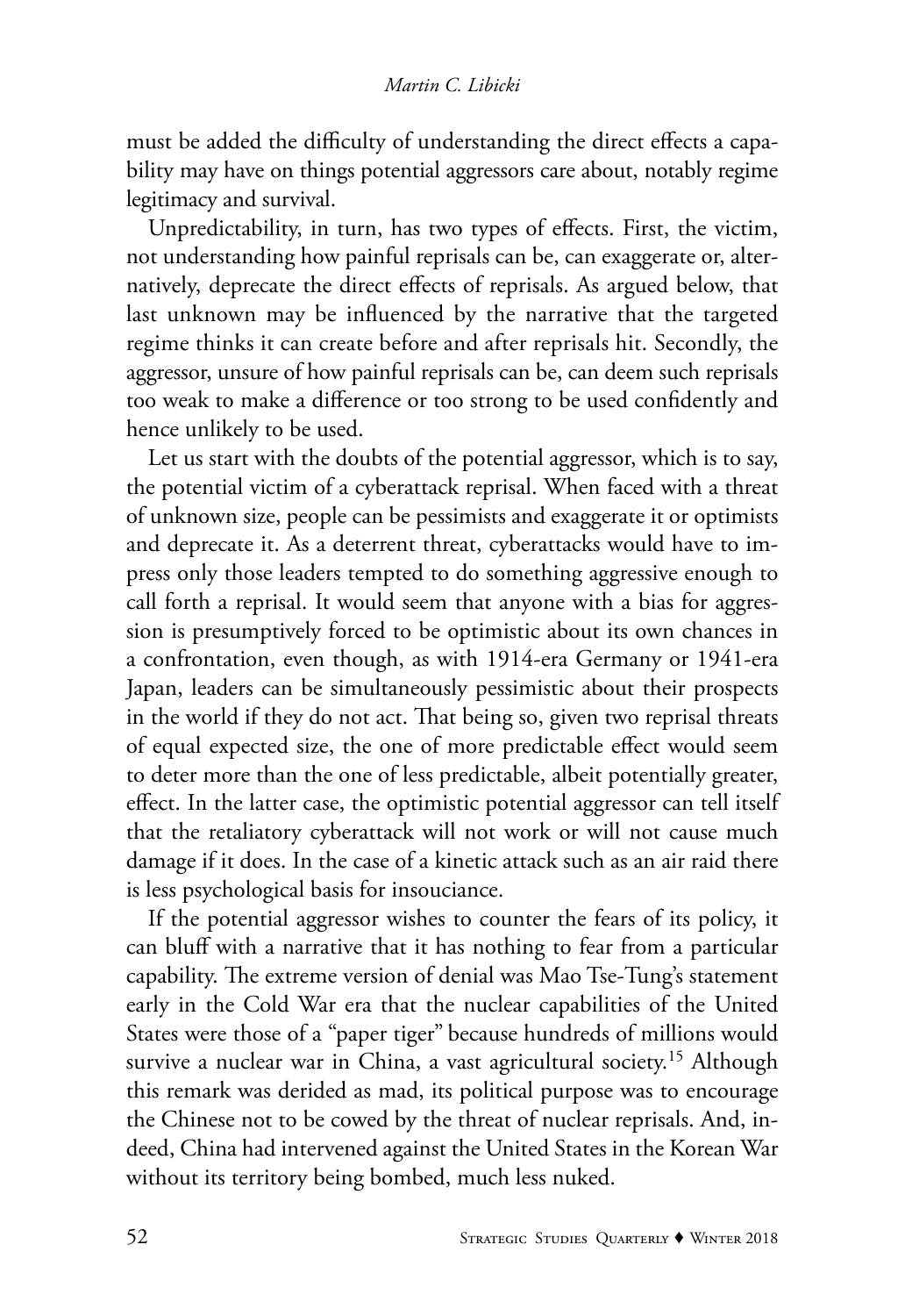With a cyberattack threat, the defensive narrative is both harder and easier to craft. If the threat of cyberattack reprisals goes unspoken and the targeted population is generally unaware that, for instance, access to their money could be denied, then creating a counter-narrative that says such a threat is empty may introduce a new fear (it is akin to "protest[ing] too much"). If the threat is explicit or if it is mentioned often enough by third parties, then there may be a point to introducing a new narrative. With cyberattacks, this new narrative could range from dismissal ("paper tiger") to blame-shifting ("only the feckless will suffer") and moralizing ("look how heinous the United States is by militarizing cyberspace"). Unless there have been enough incidents to make cyberattack threats tangible, the newness and the non-obviousness of the threat suggest that such a countering narrative is plausible.

Will others buy such narratives? The United States needs to deter many actors, and each is different. For some, the threat of cyberattacks may not register. For others, one or another counter-cyberattack narrative can work. Thus, it is not obvious that the United States would be better off crafting a narrative ("cyberattacks are really painful"), particularly if the effect of exaggeration is to scare the US public so that it palls from a confrontation lest their own systems falter. Two conditions help justify mounting such a narrative. If there is just one particular potential aggressor that needs to be deterred, the narrative can be focused in ways that scare others without being scary per se. It also helps to have a home front confident that it will not suffer from a counter-retaliatory cyberwar, perhaps because it believes in US superiority in cyberspace irrespective of whether it actually exists or would matter even if it did. Even then, the US developing a narrative that its cyberattacks can hurt others is not trivial. The best argument would come from carrying out cyberattacks and then pointing to the results—but the only cyberattacks that count are those against real foreign targets even though the whole purpose of deterrence is that if everyone behaves, no one gets to experience such attacks. And for cyber weapons, in large contrast to kinetic weapons, confidence in creating effects is limited to effects on a particular target system with its particular vulnerabilities, being administered in a particular way. Even then, the amount of damage that can be credibly threatened can and will change over time as the target adjusts to the threat.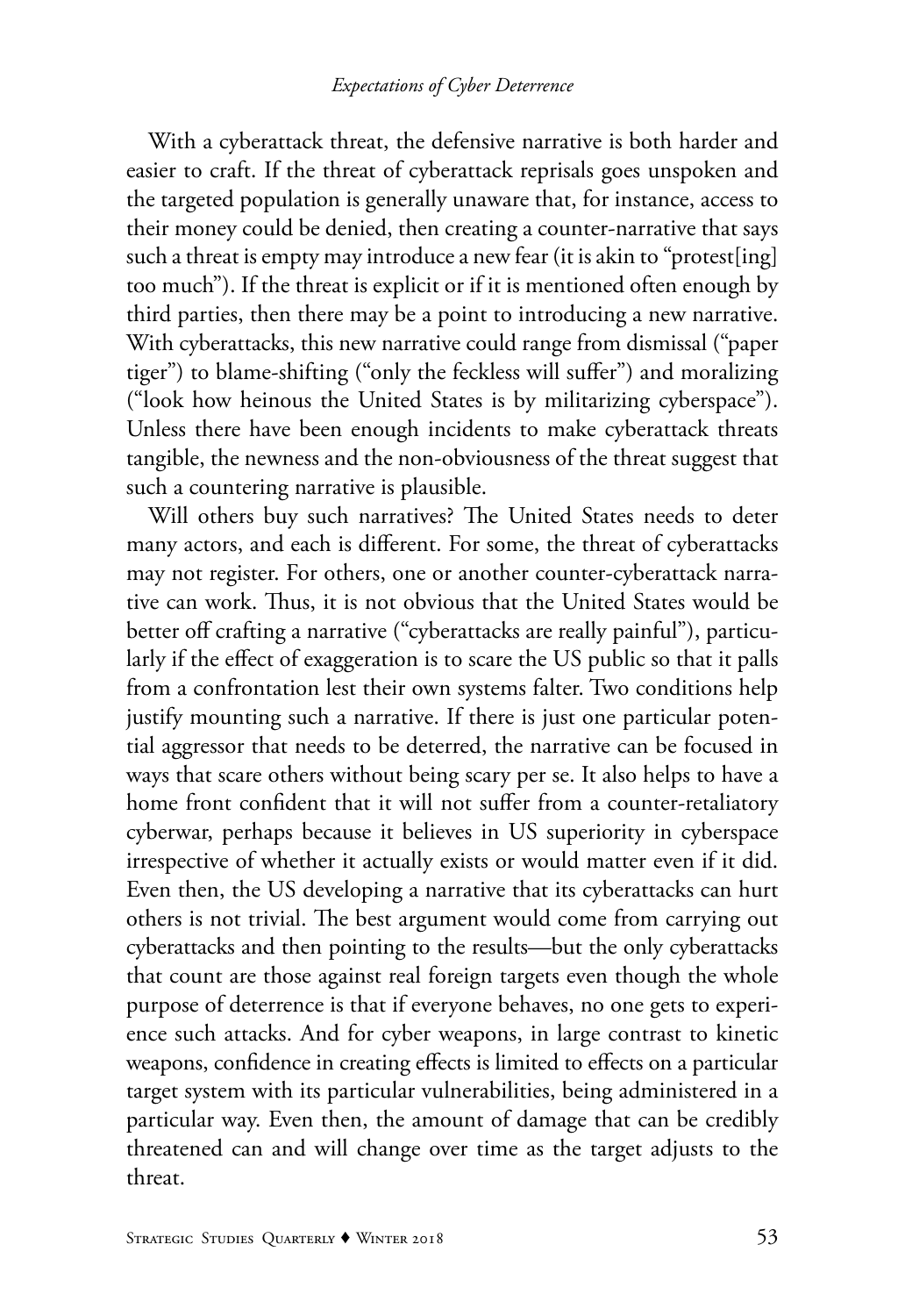As a rule, a target's adjustment to cyberattack threats has more effect on the efficacy of a cyberattack than when the threat is kinetic. The threat of a cyberwar deterrent in the long run is no greater than the costs—as measured in labor, time, resources, and decreased usability of managing the risk to networks and systems down to tolerable levels. If the threat is sufficiently fearsome, a rational country would pay upfront for cybersecurity and resilience.16 Forgoing such pains may be a clue that such cyberattacks do not frighten people enough for them to ward it off. This keeps the threat of cyberattacks from being a particularly persuasive deterrent. No such confidence can be reasonably expressed in the face of, say, a nuclear threat.

The impact of uncertainty on the United States reinforces the cyberattack argument. If the United States is uncertain about the effects of a retaliatory cyberattack it may not judge with requisite confidence that it falls within the deterrence scale: the reprisal may fail to impress, or the reprisal may be overkill. Indeed, if uncertainty is great enough, a cyberattack reprisal option may be rejected because the likelihood that it falls below the range *and* the likelihood that it falls above the range may *both* be disqualifying. To be sure, US doubts, on their own, do not matter because the thoughts that matter are those of the potential aggressor. But if potential aggressors convince themselves that this is how the United States thinks, they may conclude that no weapon whose impacts are so uncertain will actually be used by the United States regardless of what US leaders want others to believe.

### **Conclusions**

As long as other countries understand that the United States is capable of impressive cyberspace operations then the threat that it will use them in reprisal is inevitably part of the US deterrence package. The policy question is whether the United States should emphasize the possibility: by impressing adversaries with what cyberattacks can do, reminding adversaries that the United States would be willing to do it, and investing in making cyberattacks more reliable and even more painful. Central to any answer is an assessment of how cyberwar might fit into an overall US conventional deterrence posture. Its contribution to deterrence is likely to be modest compared to the level of punishment cyberattacks promise or compared to similar kinetic threats. Several reasons exist for this.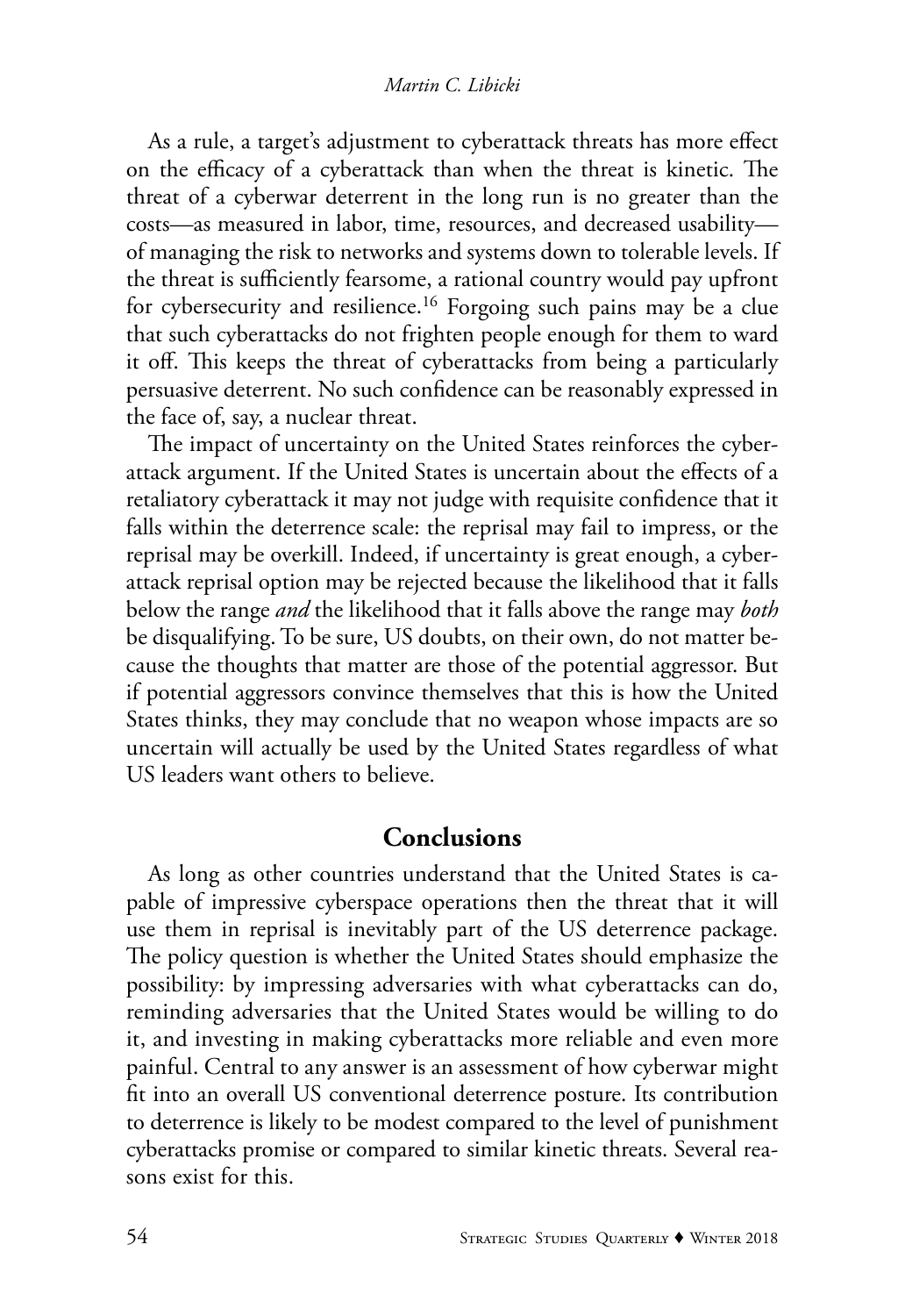First, the effective deterrence window for cyberattacks is narrow. Compared to the capabilities that the United States is likely to bring for a high-end scenario—ranging from nuclear war to a major conventional aggression—cyberwar, at this stage, does not add much. The United States has abjured low-end cyberattacks such as DDOS attacks or website defacements. It has forsworn attacks on critical infrastructure in peacetime; in wartime, as noted, the threats of cyberattack may add little to the threat of conventional force. The United States can credibly threaten retaliatory cyberattacks to punish an aggressor's cyberattacks, but credibility for other scenarios is problematic.

Second, the effects of cyberwar are highly uncertain. Thus, they are easy for optimistic aggressors to downplay, and most who would go up against the United States would have to be optimistic to do so at all. They are also relatively easy to deprecate if aggressors need to worry about bringing others (e.g., political and military elites) along before striking. Indeed, it is difficult to find a narrative in which the threat is both scary and legitimate. Lastly, a potential aggressor savvy to how the United States deals with uncertainty may conclude that no weapons of such uncertain effects will actually be used in a retaliatory package that must pass some sort of proportionality test. Thus, when it comes to cyberwar and cyberattacks, the US must carefully consider its options.

Because offensive cyberspace operations make unimpressive deterrents when used by the United States,<sup>17</sup> expectations about their efficacy should be tempered. They should probably be brandished only against aggression that, itself, comes via cyberspace. Retaliation in-kind limits the problem of the deterrence scale, and although the effects of retaliatory cyberspace operations are uncertain, the benefits of an aggressor's cyberspace operations suffer from similar uncertainly. **SSO** 

#### **Notes**

1. Deterrence by punishment is a subset of coercion: the threat of force to persuade others to do other than what they might. This subject has generated a rich literature, including Thomas Schelling, *Arms and Influence* (New Haven, CT: Yale University Press, 1966); Robert Pape, *Bombing to Win*, (Ithaca, NY: Cornell University Press, 1996); and Dan Byman, Matthew Waxman, and Eric Larson, *Air Power as a Coercive Instrument* (Santa Monica, CA: RAND, 1999). Deterrence ("do not do this") is generally held to be easier than compellence ("do this or else"), but it is difficult to know whether deterrence works in any one case without knowing whether the prohibited act would have taken place in absence of a threat.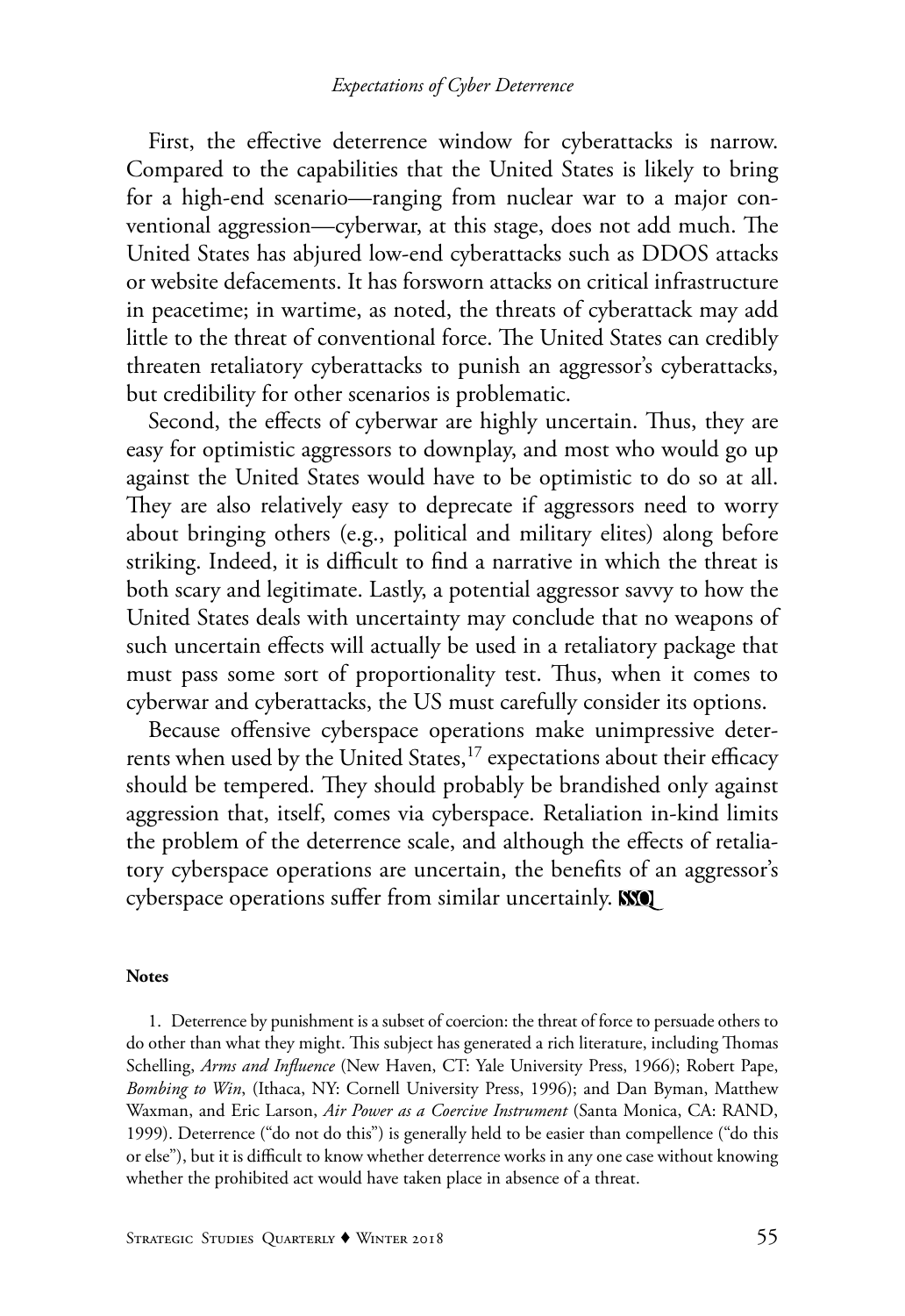#### *Martin C. Libicki*

2. This article uses deterrence to mean deterrence by punishment. Granted, making threats is not the only way to persuade people not to do something bad. They may also think twice if obstacles are put in their path or the reward for success is diminished. This latter path is called deterrence by denial. Although a valid consideration in persuasion, it is not the topic here.

3. The history of the Cold War suggests that the vague threat of using nuclear weapons to change another country's nonnuclear behavior does not work very often, largely because it is not seen as credible; see Alexander George and Richard Smoke, *Deterrence in American Foreign Policy* (New York: Columbia University Press, 1974).

4. See, for instance, Max Fisher, "The Forgotten Story of Iran Air Flight 655," *Washington Post*, 16 October 2013, https://www.washingtonpost.com/news/worldviews/wp/2013/10/16 /the-forgotten-story-of-iran-air-flight-655/.

5. And leaders are constantly evaluating the credibility of their counterparts: e.g., Kirk Semple and Elisabeth Malkin, "A Calmer Mexico Sees Trump Anew: As a 'Bluffer' at the Poker Table," *New York Times*, 27 April 2017, https://www.nytimes.com/2017/04/27/world /americas/mexico-trump-nafta-trade.html.

6. David Sanger and William Broad, "Trump Inherits a Secret Cyberwar Against North Korean Missiles," *New York Times*, 4 March 2017, https://www.nytimes.com/2017/03/04 /world/asia/north-korea-missile-program-sabotage.html.

7. Dan Goodin, "Meet 'Great Cannon,' the Man-in-the-Middle Weapon China Used on GitHub," Ars Technica, 10 April 2015, http://arstechnica.com/security/2015/04/meet-great -cannon-the-man-in-the-middle-weapon-china-used-on-github/.

8. Kang Seung-woo, "Cyber Warfare Rising in China's THAAD Retaliation," *Korea Times*, 8 March 2017, http://www.koreatimes.co.kr/www/tech/2017/03/133\_225311.html.

9. UN General Assembly (UNGA), *Group of Governmental Experts on Developments in the Field of Information and Telecommunications in the Context of International Security*, UNGA, 70th sess. (New York: United Nations, 22 July 2015), http://www.un.org/ga/search/view \_doc.asp?symbol=A/70/174.

10. See, for instance, Daniel W. Drezner, "Economic Sanctions in Theory and Practice: How Smart Are They?," in *Coercion: The Power to Hurt in International Politics*, ed. Kelly Greenhill and Peter Krause (Oxford, UK: Oxford University Press, 2018). He argues that although targeted sanctions against leaders are no more effective in compelling behavior than general ones, they are politically easier to maintain. Correspondingly, they may be more credible.

11. For examples, see Martin Libicki, *Cyberdeterrence and Cyberwar* (Santa Monica, CA: RAND, 2009).

12. As President Obama declared in 2015, "Among states, there has to be a framework [for behavior in cyberspace] that is analogous to what we've done with nuclear power because nobody stands to gain. And, frankly, although the Chinese and Russians are close, we're still the best at this. And if we wanted to go on offense, a whole bunch of countries would have some significant problems." Pres. Barack Obama, "Remarks by the President to the Business Roundtable" (address, Business Roundtable Headquarters, Washington, DC, 16 September 2015), https://www.whitehouse.gov/the-press-office/2015/09/16/remarks-president-business-roundtable.

13. The difficulty of knowing how much one country can hurt another in cyberspace is key to arguments that cyberspace operations may have weak coercive power. See, for instance, Erica Borghard and Shawn Lonergan, "The Logic of Coercion in Cyberspace," *Security Studies* 26, no. 3 (2017): 452–81, https://doi.org/10.1080/09636412.2017.1306396; and Jon R. Lindsay and Erik Gartzke, "Coercion through Cyberspace: The Stability-Instability Paradox Revisited," in Greenhill and Krause, *Coercion: The Power to Hurt*. The latter argues that the